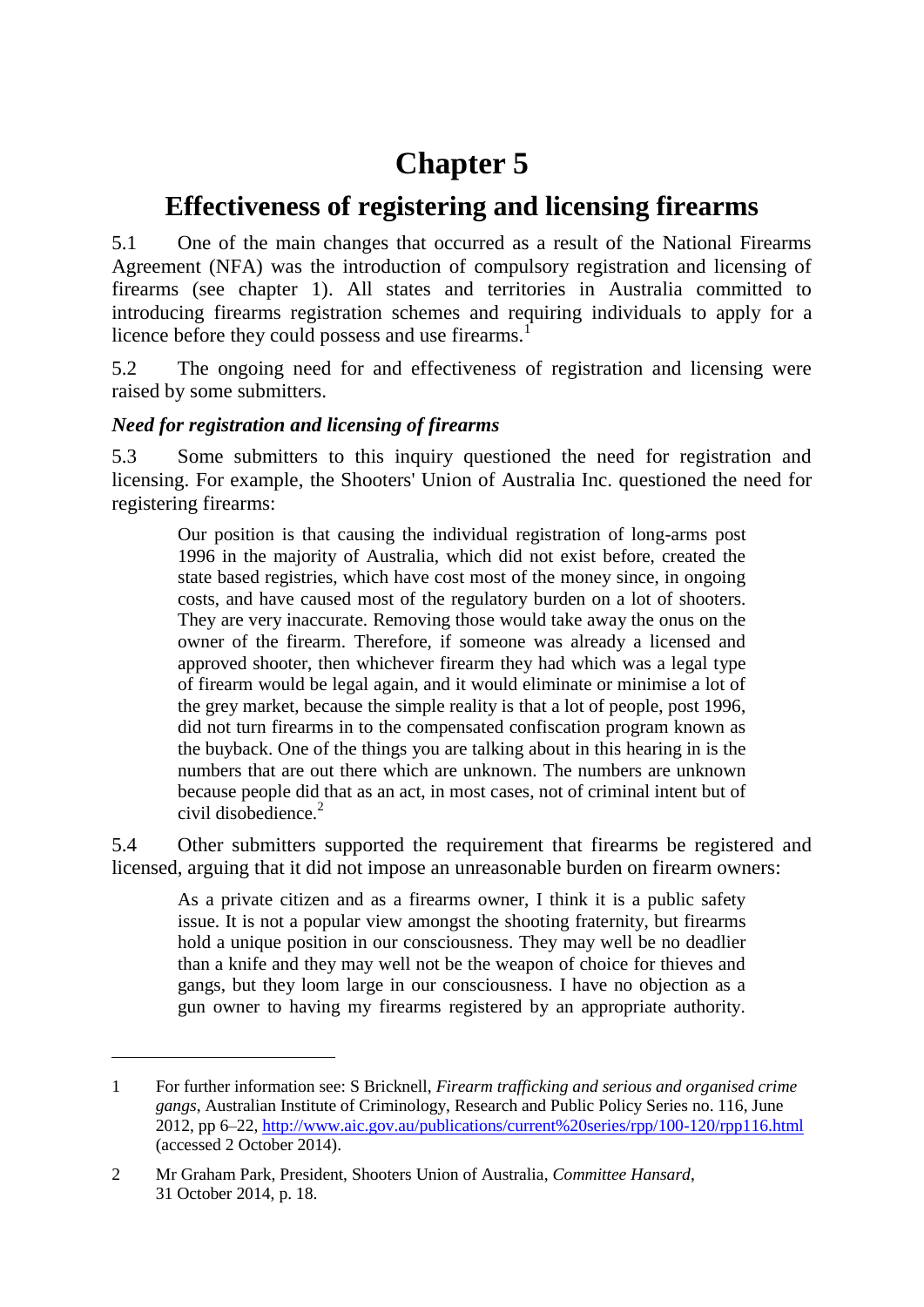Prior to 1996, I had my firearms registered and I did not really have to. I do not think it is a huge impost. We register our cars and we do not object to that. I think it is a reasonable safety issue. Importantly, from this point of view, what it does do is isolate legitimate firearms owners so that you can actually concentrate on the illegal firearms. If you are just looking after the mass of firearms you have an impossible job and you will never manage illegal firearms. If you can say that 99 per cent of them are identified and in good hands, your job of identifying the one per cent and controlling them is much reduced.<sup>3</sup>

5.5 Mr Roland Browne, from Gun Control Australia, spoke about the importance of registration in preventing firearms from being diverted to the illicit market:

Registration has its own importance within the field of firearms control. It ensures that firearms that are bought and sold can be traced such that they are only bought from or sold to a person with a licence. Secondly, and most significantly, registration of firearms has a major role to play in the solving of crimes involving firearms. In terms of a link between registration of firearms and reduction of gun violence, my answer to that is, firstly, that if there is a consequence whereby the reduction of regulation, as you call it, leads to any change, I think that would be some years down the track. Secondly, I suspect it would be hard to pick how a reduction in gun violence, or any change in the levels of gun violence, could be sheeted home directly and solely to a reduction in registration requirements.<sup>4</sup>

5.6 The Attorney-General's Department (AGD) gave evidence that removing the licensing requirements would undermine the system used when determining import approvals:

The licensing of not just dealers but any individuals who might be seeking to import what would otherwise be a prohibited weapon, but fall into the exemptions in the Customs regulations that allow them to import guns for vertebrate pest control or for testing and demonstration, or any other of the range of exemptions that are set out in the Customs Act. We will always check that those people are licensed, and licensing is done through the states and territories, so that would obviously have an impact.<sup>5</sup>

5.7 Overall, there was strong support to retain the current requirements for registration and licensing, which were implemented following the adoption of the NFA. The NFA also recommended that these systems be linked, which led to the introduction of the National Firearm Licensing and Registration System (NFLRS):

The National Firearm Licens[ing] and Registration System (NFLRS) was developed in response to a recommendation of the Australasian Police Ministers' Council to ensure "effective nationwide registration of all

<sup>3</sup> Mr Edward Stanley, *Committee Hansard*, 14 October 2014, p. 60.

<sup>4</sup> Mr Roland Browne, Vice-President, Gun Control Australia (GCA), *Committee Hansard*, 14 October 2014, p. 6.

<sup>5</sup> Mr Andrew Warnes, Director, Firearms Section, Attorney-General's Department (AGD), *Committee Hansard*, 31 October 2014, p. 59.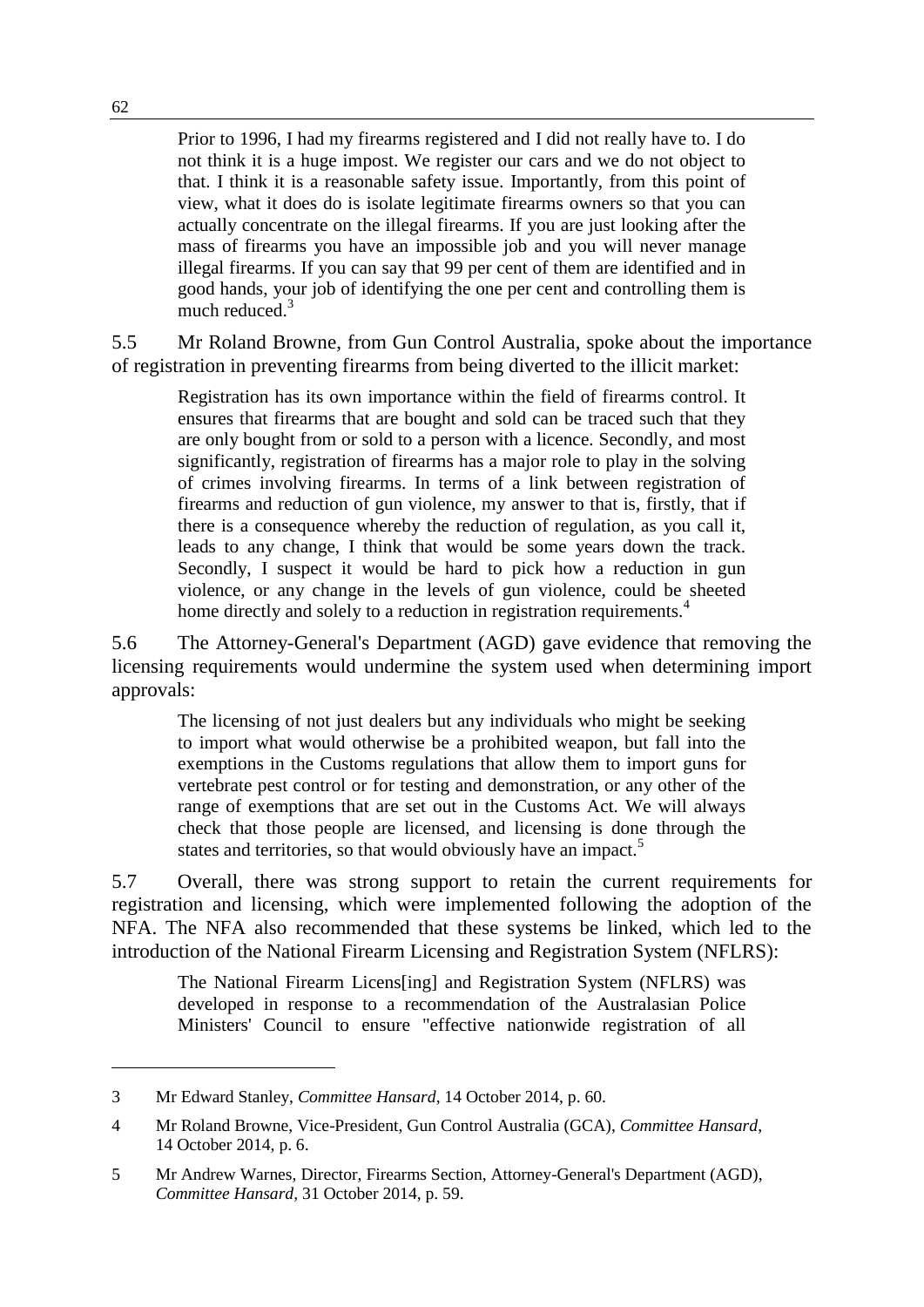firearms". The National Firearms Agreement (1996) recommended that New South Wales, Queensland, and Tasmania immediately establish an integrated license and firearms registration system. The remaining jurisdictions were required to review their existing registration systems to ensure compatibility so that the databases could be linked. The NFLRS was designed to address this recommendation, serving as a national 'reference library' for police and law enforcement agencies. $<sup>6</sup>$ </sup>

5.8 When CrimTrac was established in 2002 it took over the management of the NFLRS. CrimTrac noted in its submission that the NFLRS 'provides information to police and law enforcement agencies on past and present firearm licence holders; licensed firearm dealers; registered and handed in/destroyed firearms; and lost, stolen and transferred firearms'.<sup>7</sup> The NFLRS operates in conjunction with the National Police Reference System (NPRS) which 'supports police and other law enforcement agencies by providing key reference data to support first responders, investigators and analysts'.<sup>8</sup>

### *Effectiveness of current registration and licensing systems*

5.9 Some submitters questioned the adequacy and effectiveness of the registering and licensing systems to provide an accurate record of where registered firearms are located. Mr Stanley explained that the current system is based on individual state and territory records which are not linked with each other:

All police jurisdictions, with the exception I think of Western Australia, have their own systems, the ACC presumably has its system and the Federal Police have their systems. They are not integrated. They do not talk to each other. They communicate via an elementary system, run by CrimTrac, which we are very familiar with, having used it as the basis of the 2003 handgun buyback, which is riddled with inconsistencies, mistakes, errors and simply does not record things that should be there. We attempted and we established relationships with a couple of jurisdictions, New South Wales and Queensland. We established low-level information interchange. At best, it was ad hoc and it was not timely. It was periodic. We have suggested that this needs to be integrated in real time.<sup>9</sup>

5.10 The committee heard from some law enforcement authorities that the current registration and licensing systems suffer from certain weaknesses and are in need of improvement. For example, the Australian Federal Police (AFP) discussed problems arising from the inability of law enforcement bodies to track individual firearms:

There is obviously a lot of leakage—I mentioned earlier the [National Firearms Interface], this national register that is intended to prevent that leakage—where firearms are not re-licensed or change hands when they go

<sup>6</sup> CrimTrac, *Submission 87*, p. 3.

<sup>7</sup> CrimTrac, *Submission 87*, p. 3.

<sup>8</sup> CrimTrac, 'Our services', 2011, [http://www.crimtrac.gov.au/our\\_services/index.html](http://www.crimtrac.gov.au/our_services/index.html) (accessed 3 March 2015).

<sup>9</sup> Mr Stanley, *Committee Hansard*, 14 October 2014, p. 56.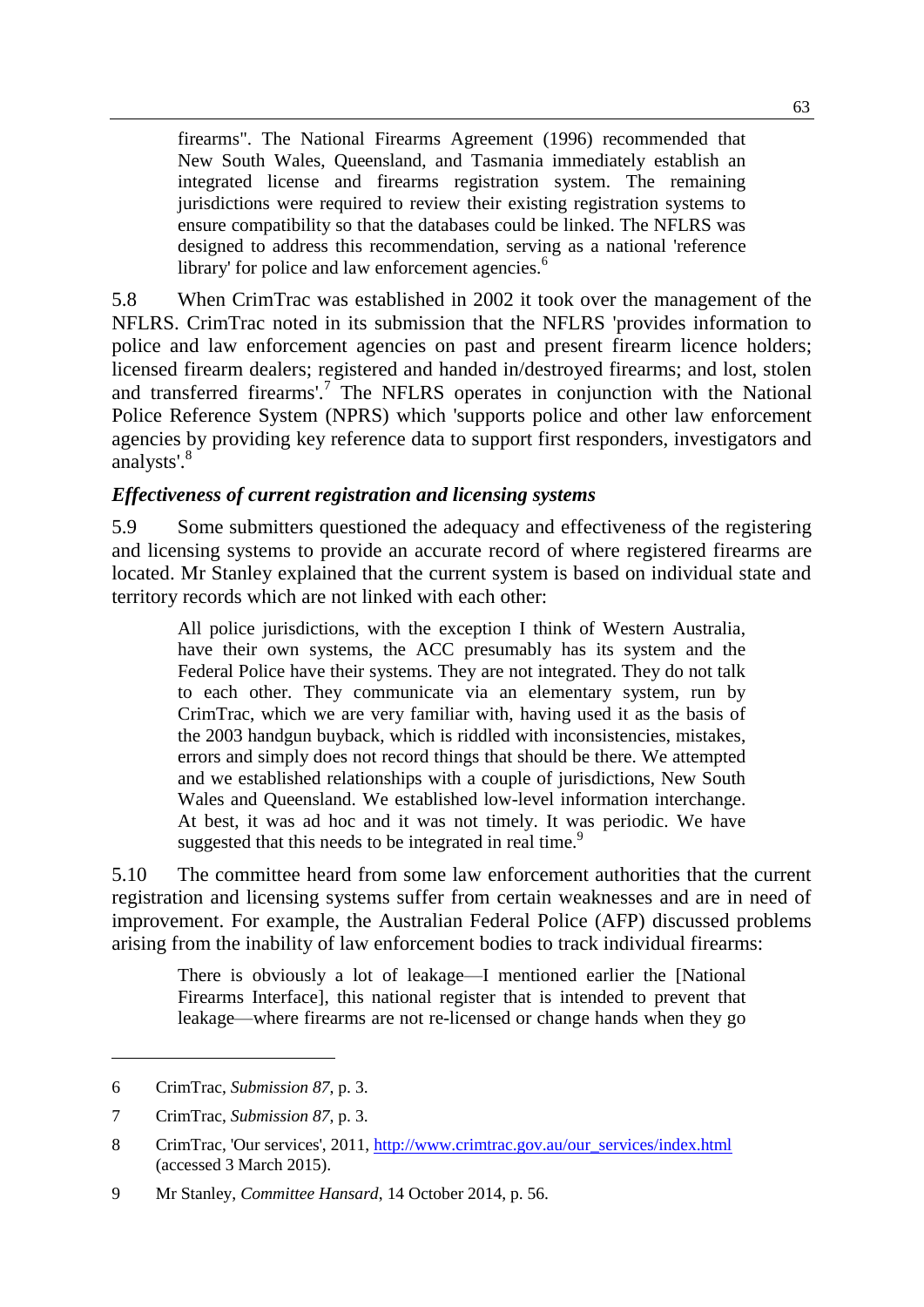interstate and the records are lost and they are out there in the communities. That is one of the sources for firearms that can potentially end up in that illicit space. And then there are thefts, and that is quite clearly the case. Certainly the data I have seen recently in relation to thefts are numbers that are substantially greater than what we are seeing seized at the border, but really that is about as far as I can go. $^{10}$ 

5.11 The NSW Police also raised concerns regarding tracking the movement of firearms, particularly when firearms are sold interstate:

To assist, we embarked on a recent audit of a prominent Sydney gun dealership—a shop as opposed to a private sale. I can report that, at the conclusion of the audit of the gun shop, there were errors found in their record-keeping for some 44 firearms. I think they were able to rectify those anomalies within a 24-hour period, indicating that some of those guns had in fact been sold interstate. So, in terms of the recording mechanisms for the interstate movement of firearms, I think at this point in time it would be safe to say that, for the most part, it is really on a case-by-case basis as to how those recordings are actually maintained, whether they are maintained on a database at the individual gun shop or in a handwritten ledger. So there is some work to be done there and there are some improvements to be made. They are certainly not classified as lost firearms from New South Wales police's perspective. $^{11}$ 

5.12 The AIC also commented on the weaknesses of the current system, advising the committee:

Diversion by interstate transfer is potentially facilitated by a mix of legislative and administrative loopholes. Until recently, there was no structured system agreed to by all state and territories in the reconciliation of firearm transactions between jurisdictions. Aware of this anomaly, some dealers have diverted licit firearms to the illicit market by falsely declaring on their dealer returns disposal of firearms to other companies or individuals interstate, when in fact the firearm never left the dealer's possession. This vulnerability assisted in the intra and inter-state diversion of firearms, predominantly handguns.<sup>12</sup>

5.13 CrimTrac acknowledged that 'in its current state, the NFLRS no longer meets the information needs of police and law enforcement'.<sup>13</sup> CrimTrac discussed some of the limitations with regards to the current system:

<sup>10</sup> Assistant Commissioner Julian Slater, National Manager, Forensics, Australian Federal Police (AFP), *Committee Hansard*, 31 October 2014, p. 77.

<sup>11</sup> Detective Acting Superintendent Jason Herbert, Commander, State Crime Command, Firearms and Organised Crime Squad, NSW Police, *Committee Hansard*, 31 October 2014, p. 50.

<sup>12</sup> For further information see: S Bricknell, *Firearm trafficking and serious and organised crime gangs*, Australian Institute of Criminology, Research and Public Policy Series no. 116, June 2012, p. 26.

<sup>13</sup> CrimTrac, *Submission 87*, p. 3.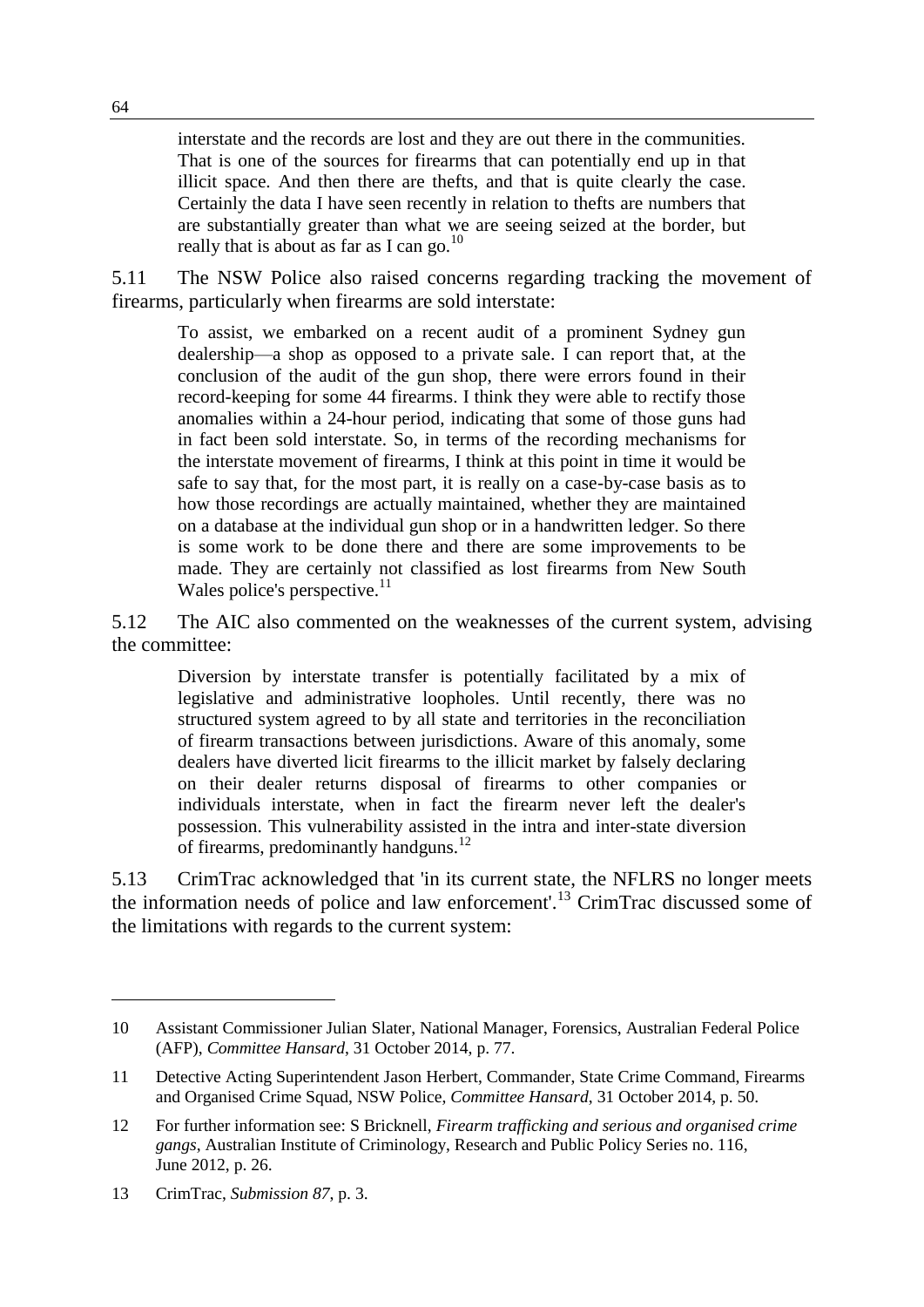The NFLRS, the National Firearms Licensing and Registration System, is a capability which does its best to bring that information to a single place, but it does not take the place of the local system. It is a high-level aggregation of information that is known locally, but it does not take the place of the local system. At the port of import when a B709 is issued under the Customs Regulation to import a firearm, that is recorded in a Customs system. When that firearm goes into the Northern Territory firearms dealer in Cavanagh Street in Darwin, it will then go into the Northern Territory licensing system and then be uploaded into the national system from the Northern Territory system. Obviously, that is not a good system. It is inefficient; it creates a whole series of potential problems for the transference of information. What has recently been approved by all state and territory police ministers is for CrimTrac to build a new system to replace the current one. Over next couple of years CrimTrac will build a better capability to ensure that we do it better.<sup>14</sup>

5.14 As discussed earlier, the Joint Commonwealth-New South Wales Review of the events that took place during the Martin Place siege (*Martin Place siege report*) referred to a number of flaws in national firearm databases.<sup>15</sup>

5.15 The *Martin Place siege report* identified three major flaws with the operation of the NFLR and the NPRS:

- Gaps in the data—due to the lack of registration and licensing requirements pre-1996 a large number of firearms remain unaccounted for and make up the grey market. The lack of sharing arrangements between the State and Territory regarding firearm data was also viewed as an issue;
- Inconsistency across data holdings—the issue of whether Monis had lawful access to a gun was complicated by the fact there was no automatic interconnectivity between the NPRS and NFLRS; and
- Firearms are not tracked over time—the NFLRS does not give an indication of a person's firearms possession history without more detailed interrogation. The system is person-focussed, rather than tracking firearms throughout Australia. This creates the potential for firearms to drop off the system if they are not registered with new owners, by owners who have relocated or where registration lapses. $16$

5.16 While certain weaknesses have been identified with the current systems, no law enforcement authority recommended that these systems should be removed.

<sup>14</sup> Mr Doug Smith, Chief Executive Officer, CrimTrac, *Committee Hansard*, 31 October 2014, p. 27.

<sup>15</sup> Commonwealth of Australia and the State of New South Wales, *Martin Place Siege: Joint Commonwealth - New South Wales Review*, February 2015, pp 48-49, [http://www.dpmc.gov.au/pmc/publication/martin-place-siege-joint-commonwealth-new-south](http://www.dpmc.gov.au/pmc/publication/martin-place-siege-joint-commonwealth-new-south-wales-review)[wales-review](http://www.dpmc.gov.au/pmc/publication/martin-place-siege-joint-commonwealth-new-south-wales-review) (accessed 23 February 2015).

<sup>16</sup> Commonwealth of Australia and the State of New South Wales, *Martin Place Siege: Joint Commonwealth - New South Wales Review*, February 2015, pp 48-49.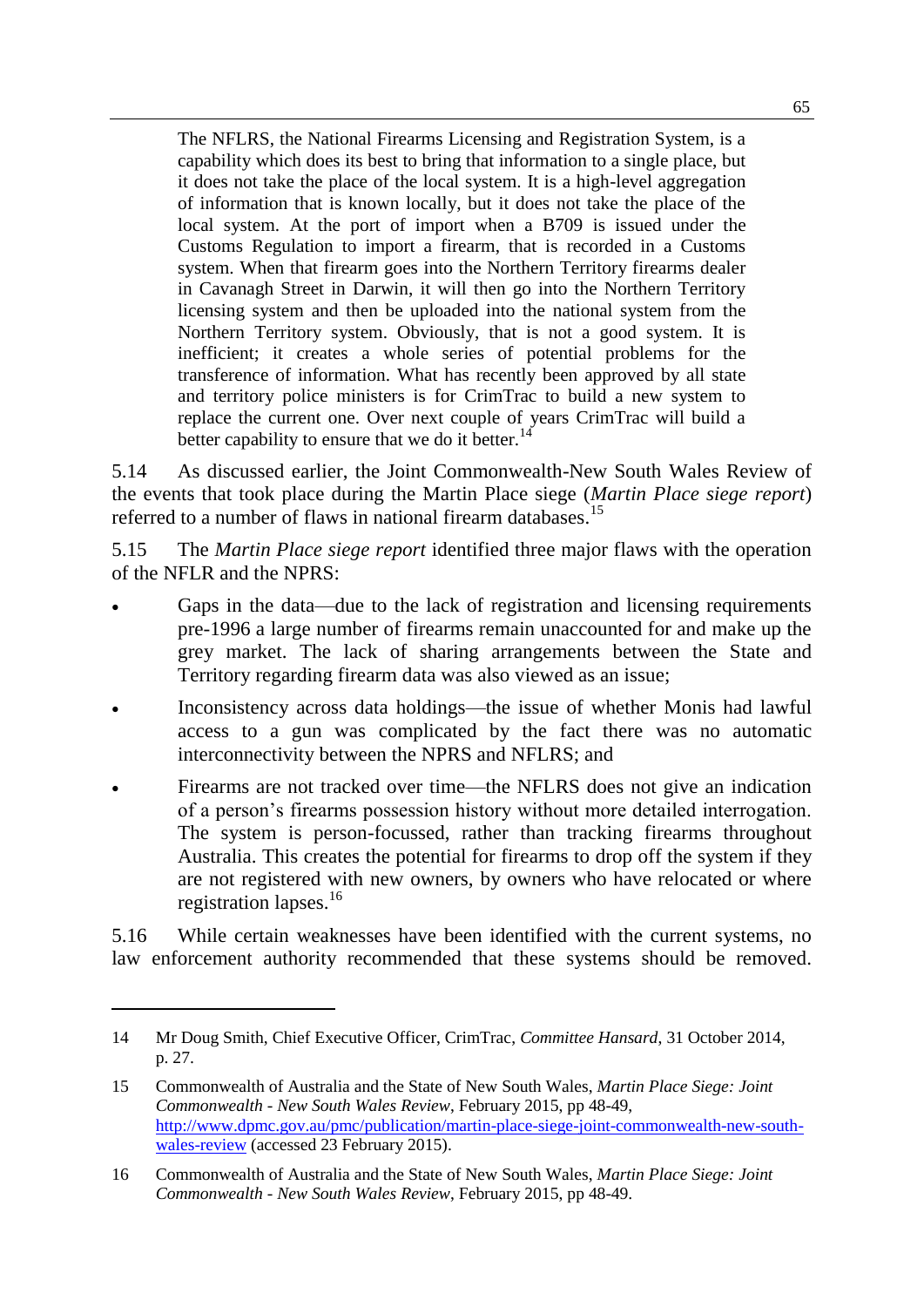Rather, CrimTrac informed the committee that these problems had been recognised and a new system has been approved by state and territory ministers for development:

To summarise, the current system started back in the early 1990s. Its intention was to create a national view of known records that were accurate and consistent at the time. It is not transactional in that it follows the life of the firearm. It is only a point-in-time record. The state and territory ministers in particular recognise that we need to have a better system. The current system is called the National Firearms Licensing and Registration System. We are now approved by ministers to move to get a better system. Implicitly, one of the outcomes of the new system will be better data. Finally, if I could just make the point that the system is aimed at the regulatory knowledge we have about firearms and shooters. It is not a system that is built as an intelligence capability and it is not a system that will necessarily identify weapons that are not known to police or dealers or whatever.<sup>17</sup>

## *Development of the National Firearms Interface*

5.17 In 2012, the Australian government introduced a range of measures aimed at targeting the illicit firearms market, which included the establishment of a National Firearms Interface  $(NFI)$ <sup>18</sup>. The NFI is intended to be 'a national shared firearms solution for law enforcement that provides a single, shared record for each firearm, firearm owner, and event in a firearm's existence in Australia'.<sup>19</sup>

5.18 CrimTrac noted that the NFI is expected to provide a range of benefits, including:

- more accurate information for law enforcement agencies regarding the presence of firearms;
- reduction in the number of firearms transferred to the grey market;
- increase in the automation of firearm management capabilities;
- improvement of the efficiency and effectiveness of firearm registry and shopfront processes;
- shortening the turnabout time for routine licensing procedures;
- reduction in the number of duplicated firearm records and other relevant entities; and

<sup>17</sup> Mr Smith, CrimTrac, *Committee Hansard*, 31 October 2014, p. 27.

<sup>18</sup> Australian Crime Commission (ACC), *Illicit Firearms fact sheet*, 2013, [https://www.crimecommission.gov.au/sites/default/files/ILLICIT%20FIREARMS%20JULY%](https://www.crimecommission.gov.au/sites/default/files/ILLICIT%20FIREARMS%20JULY%202013.pdf) [202013.pdf](https://www.crimecommission.gov.au/sites/default/files/ILLICIT%20FIREARMS%20JULY%202013.pdf) (accessed 2 October 2014).

<sup>19</sup> CrimTrac, *Submission 87*, p. 6.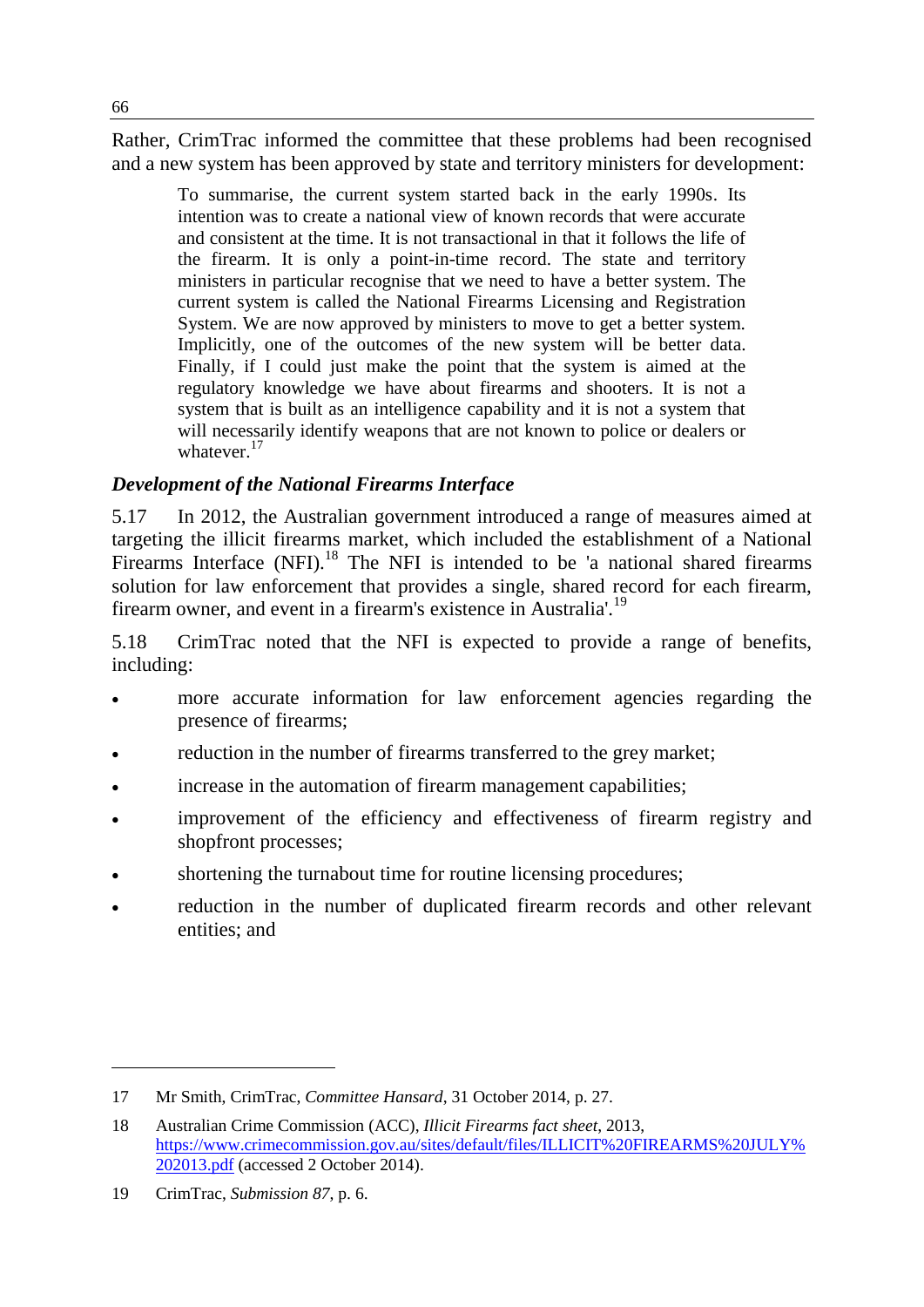improved information sharing between state, territory and Commonwealth law enforcement agencies, and better information on firearm event history and status.<sup>20</sup>

5.19 As there are currently '30 different registers and databases across federal, state and territory agencies which are not linked', the establishment of the NFI is seen as 'critical to sharing information between law enforcement agencies around the country– and allows a firearm to be tracked through the course of its life'.<sup>21</sup> CrimTrac submitted that the NFI will 'address the research data needs of police and law enforcement agencies as well as researchers and academia'.<sup>22</sup>

#### 5.20 With regard to the NFI, the *Martin Place siege report* recommended:

CrimTrac, in cooperation with Commonwealth and State Police and law enforcement agencies should prioritise bringing the National Firearms Interface into operation by the end of 2015.

And:

 $\overline{a}$ 

States and Territories' police forces should conduct an urgent audit of their firearms data holdings before the National Firearms Interface is operational where this has not already occurred.<sup>23</sup>

#### *Issues with state and territory registration systems*

5.21 While the NFI will be a step forward and should deliver a range of benefits, it will still rely on information provided by the states and territories. The NFI can only be as good as the data upon which it relies and submitters noted that a number of inconsistencies exist with regards to the various police registries and the way in which firearm sales are recorded.<sup>24</sup> Indeed, the recent *Martin Place siege report* stated that 'the information in the new system will only be as good as the information already in the state databases' and included a recommendation that 'State and Territory police agencies, that have not already done so, should as a matter of urgency, audit their firearms data and work to upgrade the consistency and accuracy of their own holdings

20 CrimTrac, *Submission 87*, p. 6.

<sup>21</sup> The Hon Julia Gillard MP, the then Prime Minister, 'National Plan to Tackle Gangs, Organised Crime and the Illegal Firearms Market', Media release, 6 March 2014.

<sup>22</sup> CrimTrac, *Submission 87*, p. 6.

<sup>23</sup> Commonwealth of Australia and the State of New South Wales, *Martin Place Siege: Joint Commonwealth - New South Wales Review*, February 2015, p. ix.

<sup>24</sup> Mr Russell Pearson, Consultant, Beretta Australia Pty Ltd, *Committee Hansard*, 14 October 2014, p. 42; Mr Jeffery Gordon, Sales and Marketing Manager, Winchester Australia Ltd, *Committee Hansard*, 14 October 2014, p. 42; Mr Barry Howlett, Executive Officer, Australian Deer Association Inc., *Committee Hansard*, 14 October 2014, pp 47-48; Mr Stanley, *Committee Hansard*, 14 October 2014, p. 56.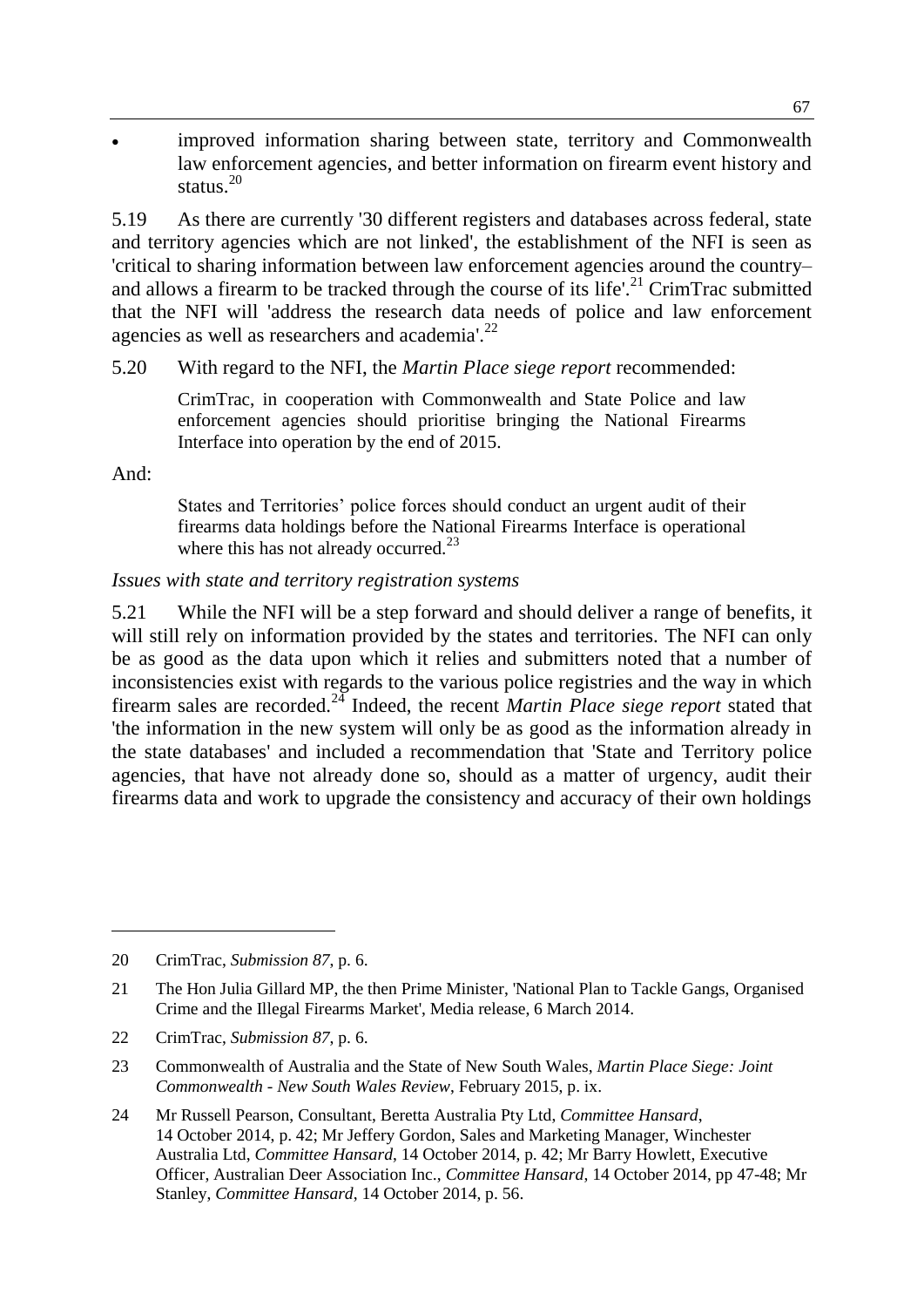before transferring it to the NFI'.<sup>25</sup> The report also recommended that CrimTrac fasttrack the introduction of the NFI to make it operational in 2015.<sup>26</sup>

5.22 Some submitters offered suggestions as to how the inconsistencies between state and territory registries could be addressed. The NSW Police Force discussed the need for a national approach for the registration of firearms and recommended that firearms dealers be required to keep computer records:

At the risk of completely upsetting the people in the industry, I think we could look at some better ways. We have spoken for a number of years about automating the way dealers keep records. Pawnbrokers have kept automated records and provided them for many years, and that is not even for goods that are dangerous weapons like firearms. There should be no reason why that should not happen, apart from the suggestion that sometimes the security of information is at risk. While potentially information can be compromised, if it is maintained on a secure database that possibility is restricted. $27$ 

5.23 Winchester Australia Ltd discussed the benefits of online registration systems:

I am nodding because the feedback I get from dealers all over the country is that the Victorian registration of firearms, with their online system, is superior to that of other states. The online registration of firearms is a lot more efficient than the systems other states are using and has kind of been the benchmark within the industry. In terms of helping the industry keep itself regulated and accurate in terms of data, that online registering of firearms is extremely good, and it helps businesses to keep doing business legally. $^{28}$ 

5.24 The AIC has previously noted that the different approaches used to classify and record firearm and licensee records has led to the NFLRS containing misclassified and miscoded records.<sup>29</sup> CrimTrac submitted that the introduction of the National Firearms Identification Database (discussed below), will increase the crossjurisdictional integrity of firearm data holdings by improving data consistency and completeness'.<sup>30</sup>

<sup>25</sup> Commonwealth of Australia and the State of New South Wales, *Martin Place Siege: Joint Commonwealth - New South Wales Review*, February 2015, p. 49.

<sup>26</sup> Commonwealth of Australia and the State of New South Wales, *Martin Place Siege: Joint Commonwealth - New South Wales Review*, February 2015, p. 50.

<sup>27</sup> Detective Chief Superintendent Ken Finch, Director of the Organised Crime Directorate, NSW Police, *Committee Hansard*, 13 October 2014, pp 51–52.

<sup>28</sup> Mr Gordon, Winchester Australia Ltd, *Committee Hansard*, 14 October 2014, p. 42.

<sup>29</sup> CrimTrac, *Submission 87*, p. 5.

<sup>30</sup> CrimTrac, *Submission 87*, p. 5.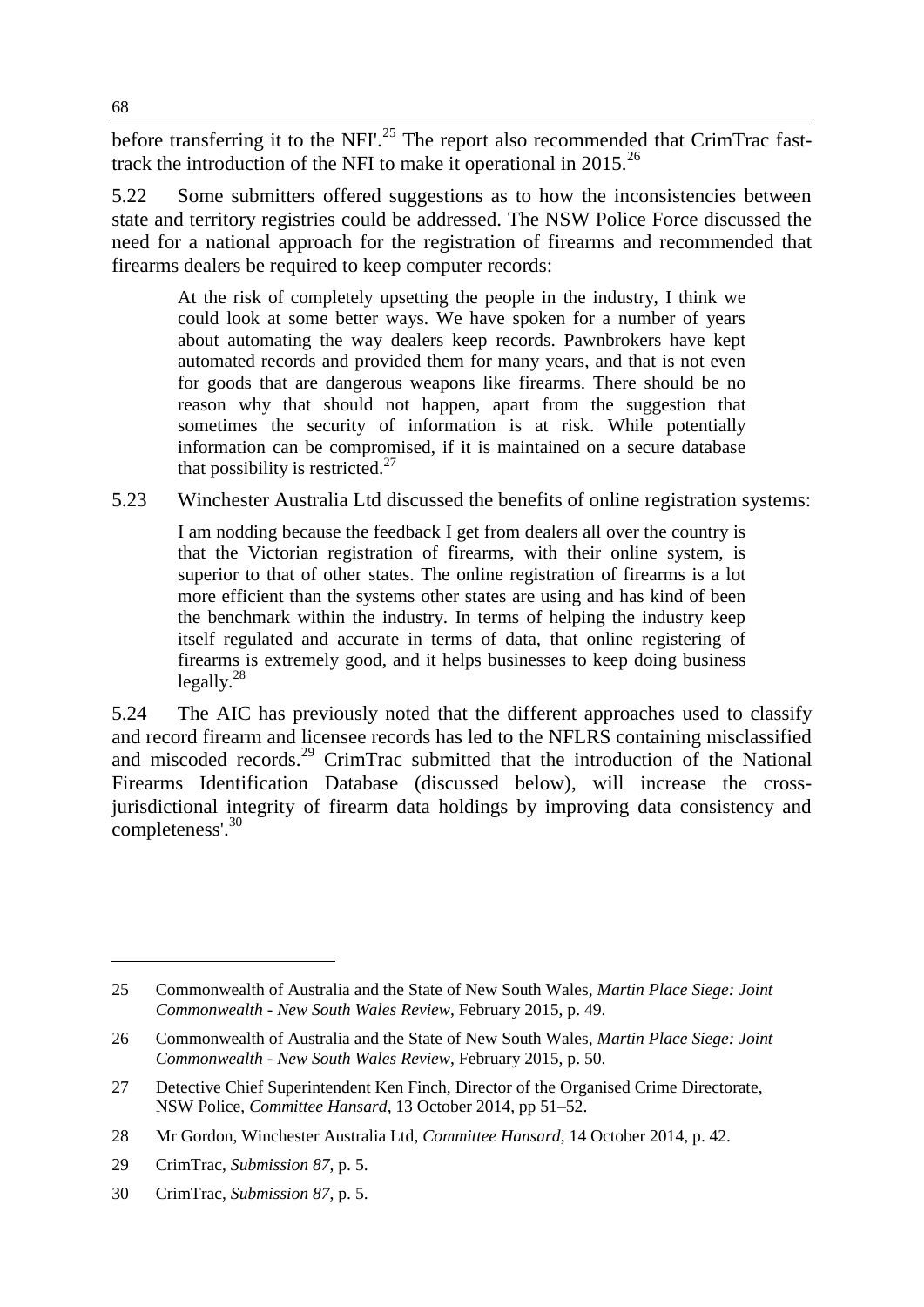#### *Other firearms systems*

5.25 In addition to development of the NFI, in February 2013, the National Firearm Identification Database (NFID) was deployed to all Australian police agencies, ACBPS, the ACC and AGD. The NFID is:

…a reference tool that assists with the identification of firearms. The database consists of templates that define the common attributes used to identify and characterise a firearm, such as make, model, calibre and capacity. Consistent with INTERPOL's Firearms Reference Table (IFRT), the NFID provides a reference to enable the consistent identification and recording of firearms.<sup>31</sup>

5.26 CrimTrac explained the purpose of the NFID:

The idea of the NFID, the identification database, is to have an accurate record of known firearms so that people can look at the library and say, 'If I am looking for a serial number, a model number or the make of a firearm, and this is the firearm.' So if it was a Model 70 Remington, for example, where there are a lot of iterations, it tells you where to look, what the serial number is, as opposed to a model number and things such as that, to make sure you get an accurate description. It is based on the information that is available from dealers and importers and our known information. I will point out that it is also consistent with international descriptions that are used by Interpol and the North American police forces, for example.<sup>32</sup>

5.27 CrimTrac also discussed the launch of the Australian Ballistic Information Network (ABIN) in May 2014, which 'is a national capability for the electronic collection, storage and analysis of recovered ballistic evidence'.<sup>35</sup> It was described to the committee as 'fingerprints for guns' and has been in place in New South Wales for a number of years:

The Ballistic Information Network does not care whether or not it is a registered firearm. It is purely concerned about crime scene material, cases or whatever, and it matches that to a firearm. That will help by enabling police to know that that firearm is known, through crime scene material. The success we have had both within New South Wales for many years, and now nationally, is that we are connecting those firearms. Just reading the evidence on the difference between a hot weapon and a cold weapon, obviously the fact that it is known to police makes it a pretty cold weapon, to use the terms used by some of your witnesses. What we cannot do of course is capture information about weapons that have never been known through a registration process. If it has never been brought into existence in a registration—illegal imports, or weapons that were not registered following the firearms agreement—we cannot capture that, of course. The system can help. When police do seize firearms that have never been

<sup>31</sup> CrimTrac, *Submission 87*, p. 3.

<sup>32</sup> Mr Smith, CrimTrac, *Committee Hansard*, 31 October 2014, p. 28.

<sup>33</sup> CrimTrac, *Submission 87*, p. 4.